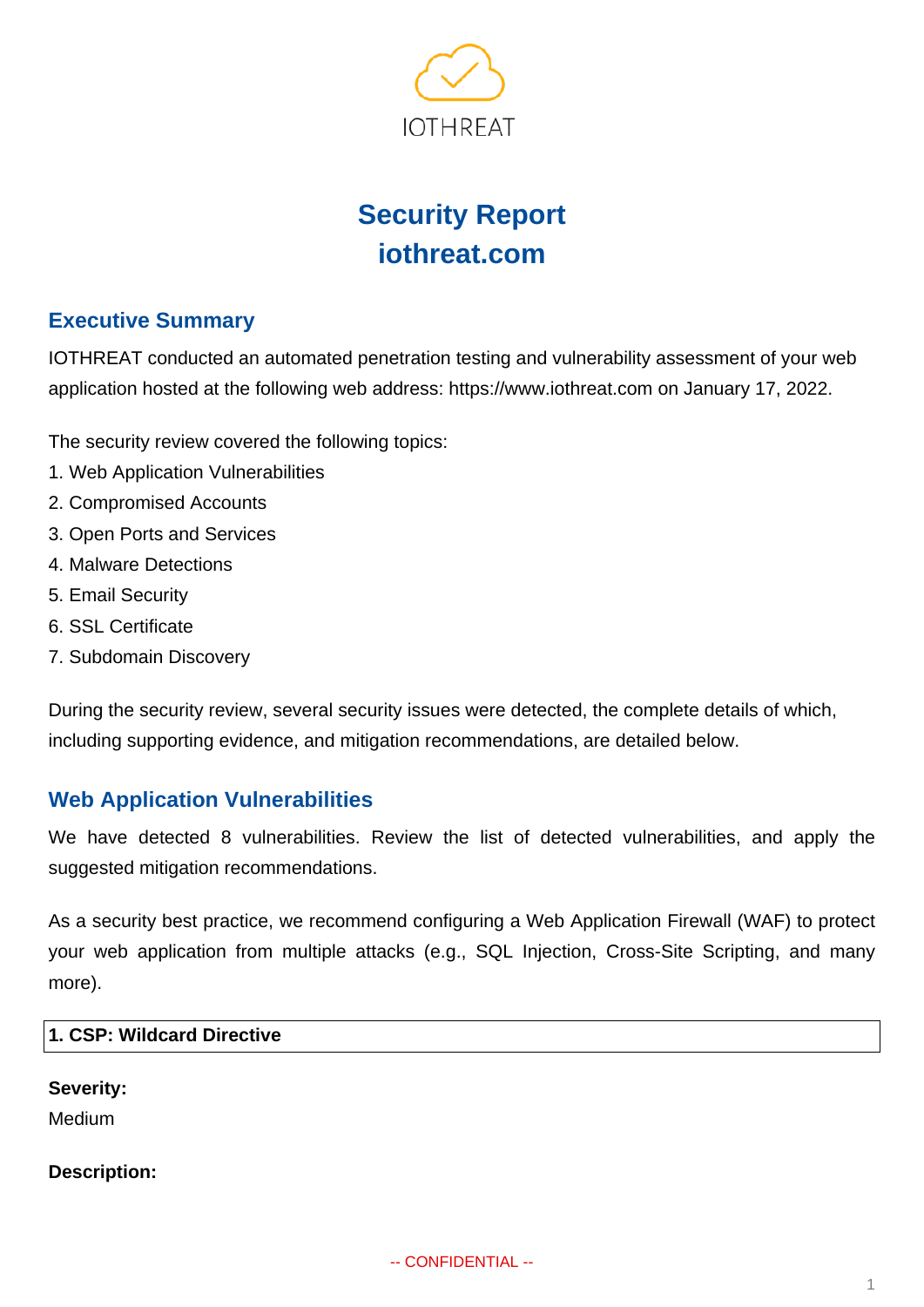

The following directives either allow wildcard sources (or ancestors), are not defined, or are overly broadly defined: script-src, style-src, img-src, connects-src, frame-src, font-src, media-src, object-src, manifest-src, worker-src, prefetch-src, form-actionThe directive(s): form-action are among the directives that do not fallback to default-src, missing/excluding them is the same as allowing anything.

#### **Mitigation:**

Ensure that your web server, application server, load balancer, etc. is properly configured to set the Content-Security-Policy header.

## **Affected URLs:**

1. https://www.iothreat.com/ HTTP Method: GET Parameter: Evidence: frame-ancestors 'self'

2. https://www.iothreat.com/?Email-2=foo-bar%40example.com HTTP Method: GET Parameter: Evidence: frame-ancestors 'self'

3. https://www.iothreat.com/about HTTP Method: GET Parameter: Evidence: frame-ancestors 'self'

4. https://www.iothreat.com/blog HTTP Method: GET Parameter: Evidence: frame-ancestors 'self'

5. https://www.iothreat.com/careers HTTP Method: GET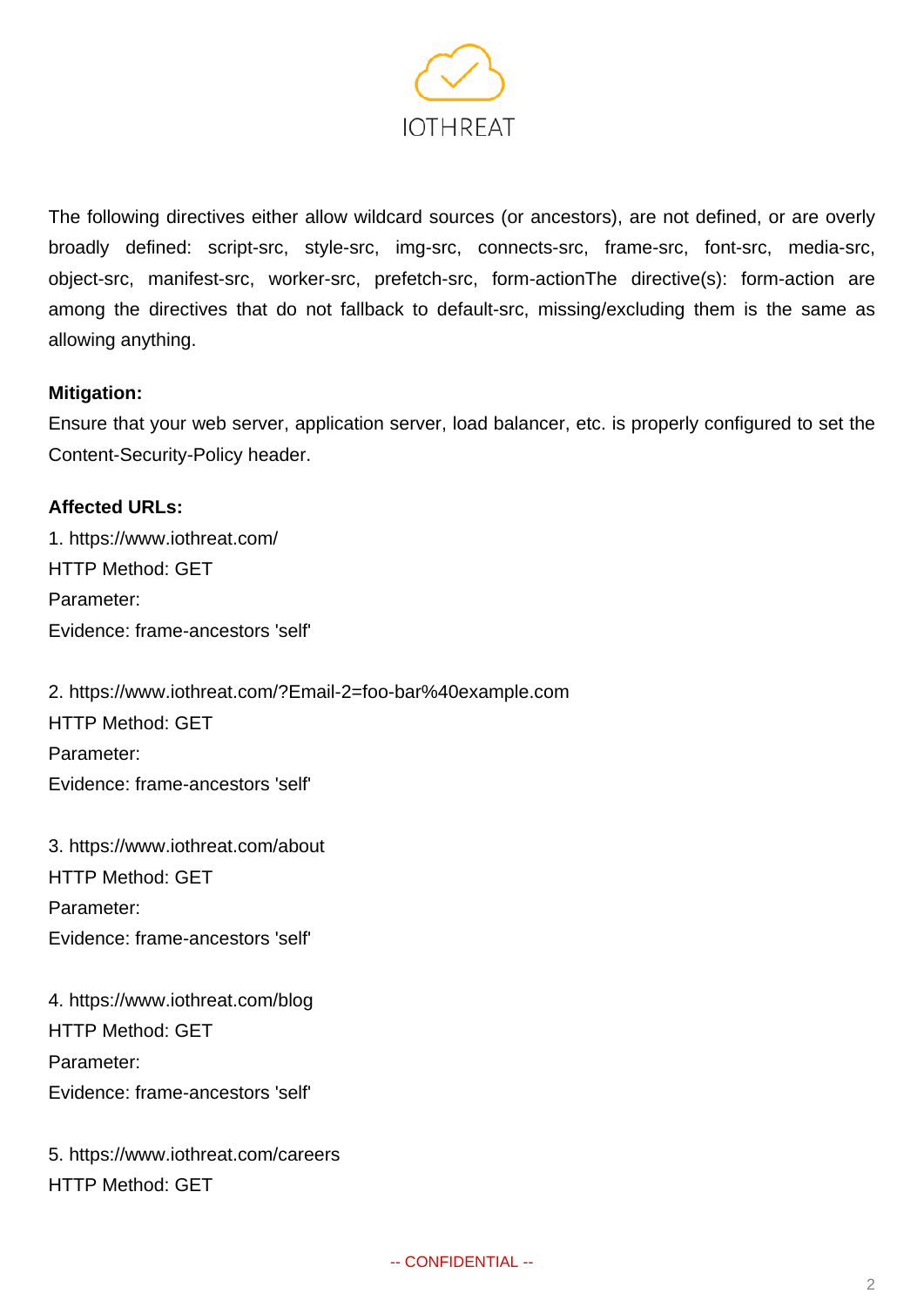

Parameter: Evidence: frame-ancestors 'self'

6. https://www.iothreat.com/contact HTTP Method: GET Parameter: Evidence: frame-ancestors 'self'

7. https://www.iothreat.com/pricing HTTP Method: GET Parameter: Evidence: frame-ancestors 'self'

8. https://www.iothreat.com/utility-pages/privacy-policy HTTP Method: GET Parameter: Evidence: frame-ancestors 'self'

9. https://www.iothreat.com/utility-pages/sign-in HTTP Method: GET Parameter: Evidence: frame-ancestors 'self'

10. https://www.iothreat.com/utility-pages/terms-conditions HTTP Method: GET Parameter: Evidence: frame-ancestors 'self'

## **2. Absence of Anti-CSRF Tokens**

## **Severity:**

Low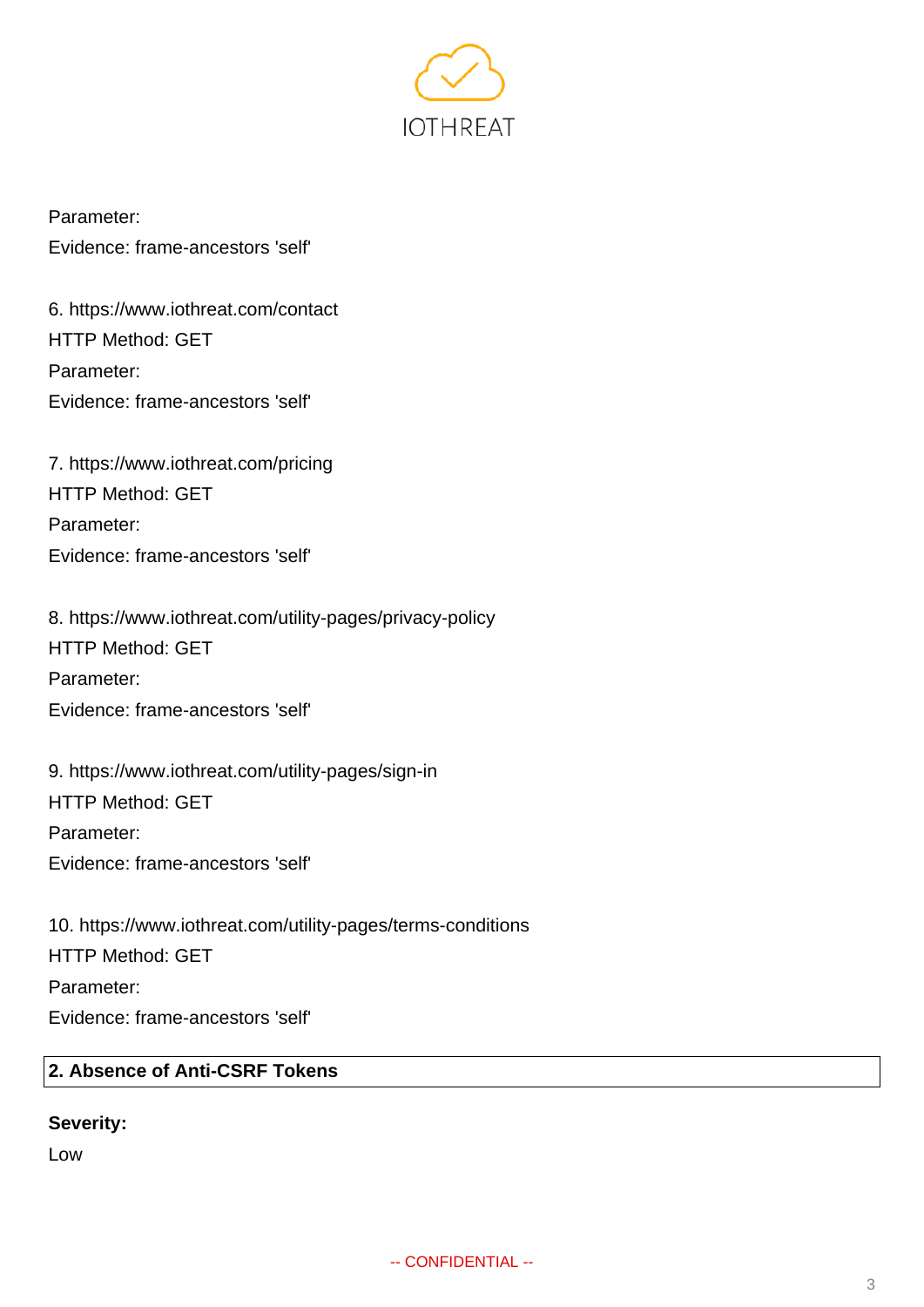

#### **Description:**

No Anti-CSRF tokens were found in a HTML submission form.A cross-site request forgery is an attack that involves forcing a victim to send an HTTP request to a target destination without their knowledge or intent in order to perform an action as the victim. The underlying cause is application functionality using predictable URL/form actions in a repeatable way. The nature of the attack is that CSRF exploits the trust that a web site has for a user. By contrast, cross-site scripting (XSS) exploits the trust that a user has for a web site. Like XSS, CSRF attacks are not necessarily cross-site, but they can be. Cross-site request forgery is also known as CSRF, XSRF, one-click attack, session riding, confused deputy, and sea surf.CSRF attacks are effective in a number of situations, including: \* The victim has an active session on the target site. \* The victim is authenticated via HTTP auth on the target site. \* The victim is on the same local network as the target site.CSRF has primarily been used to perform an action against a target site using the victim's privileges, but recent techniques have been discovered to disclose information by gaining access to the response. The risk of information disclosure is dramatically increased when the target site is vulnerable to XSS, because XSS can be used as a platform for CSRF, allowing the attack to operate within the bounds of the same-origin policy.

#### **Mitigation:**

Phase: Architecture and DesignUse a vetted library or framework that does not allow this weakness to occur or provides constructs that make this weakness easier to avoid.For example, use anti-CSRF packages such as the OWASP CSRFGuard.Phase: ImplementationEnsure that your application is free of cross-site scripting issues, because most CSRF defenses can be bypassed using attacker-controlled script.Phase: Architecture and DesignGenerate a unique nonce for each form, place the nonce into the form, and verify the nonce upon receipt of the form. Be sure that the nonce is not predictable (CWE-330).Note that this can be bypassed using XSS.Identify especially dangerous operations. When the user performs a dangerous operation, send a separate confirmation request to ensure that the user intended to perform that operation.Note that this can be bypassed using XSS.Use the ESAPI Session Management control.This control includes a component for CSRF.Do not use the GET method for any request that triggers a state change.Phase: ImplementationCheck the HTTP Referer header to see if the request originated from an expected page. This could break legitimate functionality, because users or proxies may have disabled sending the Referer for privacy reasons.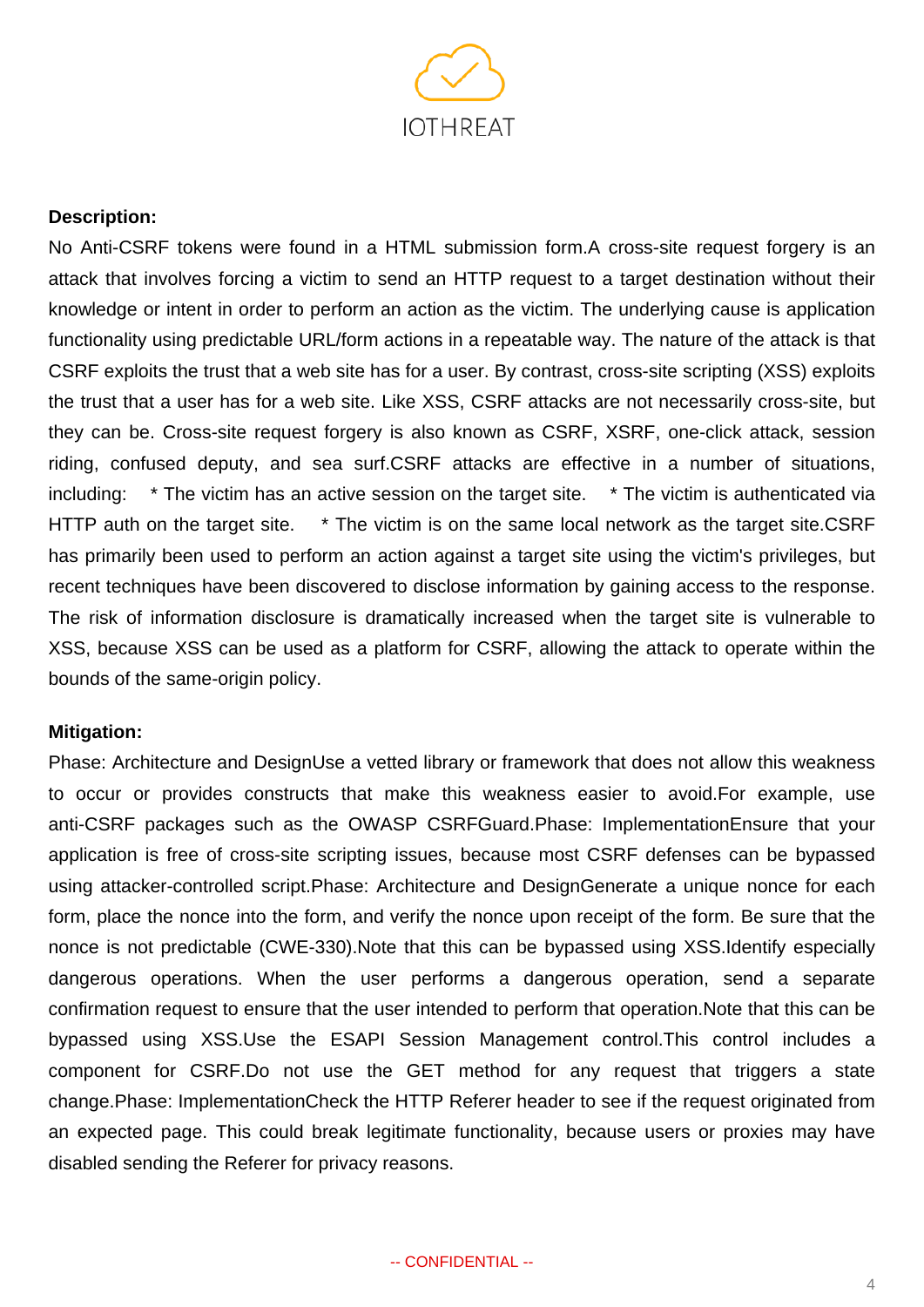

## **Affected URLs:**

1. https://www.iothreat.com/ HTTP Method: GET

Parameter:

Evidence: <form id="email-form" name="email-form" data-name="Email Form" redirect="https://checkup.iothreat.com/" data-redirect="https://checkup.iothreat.com/" method="get" class="home-v3-newsletter-form-wrapper">

2. https://www.iothreat.com/

HTTP Method: GET

Parameter:

Evidence: <form id="email-form" name="email-form" data-name="Email Form" redirect="https://checkup.iothreat.com/" data-redirect="https://checkup.iothreat.com/" method="get" class="cta-v5-newsletter-form-wrapper">

3. https://www.iothreat.com/

HTTP Method: GET

Parameter:

Evidence: <form id="email-form" name="email-form" data-name="Email Form" redirect="https://checkup.iothreat.com/" data-redirect="https://checkup.iothreat.com/" method="get" class="cta-v5-newsletter-form-wrapper">

4. https://www.iothreat.com/

HTTP Method: GET

Parameter:

Evidence: <form id="email-form" name="email-form" data-name="Email Form" redirect="https://checkup.iothreat.com/" data-redirect="https://checkup.iothreat.com/" method="get" class="cta-v5-newsletter-form-wrapper">

5. https://www.iothreat.com/ HTTP Method: GET Parameter: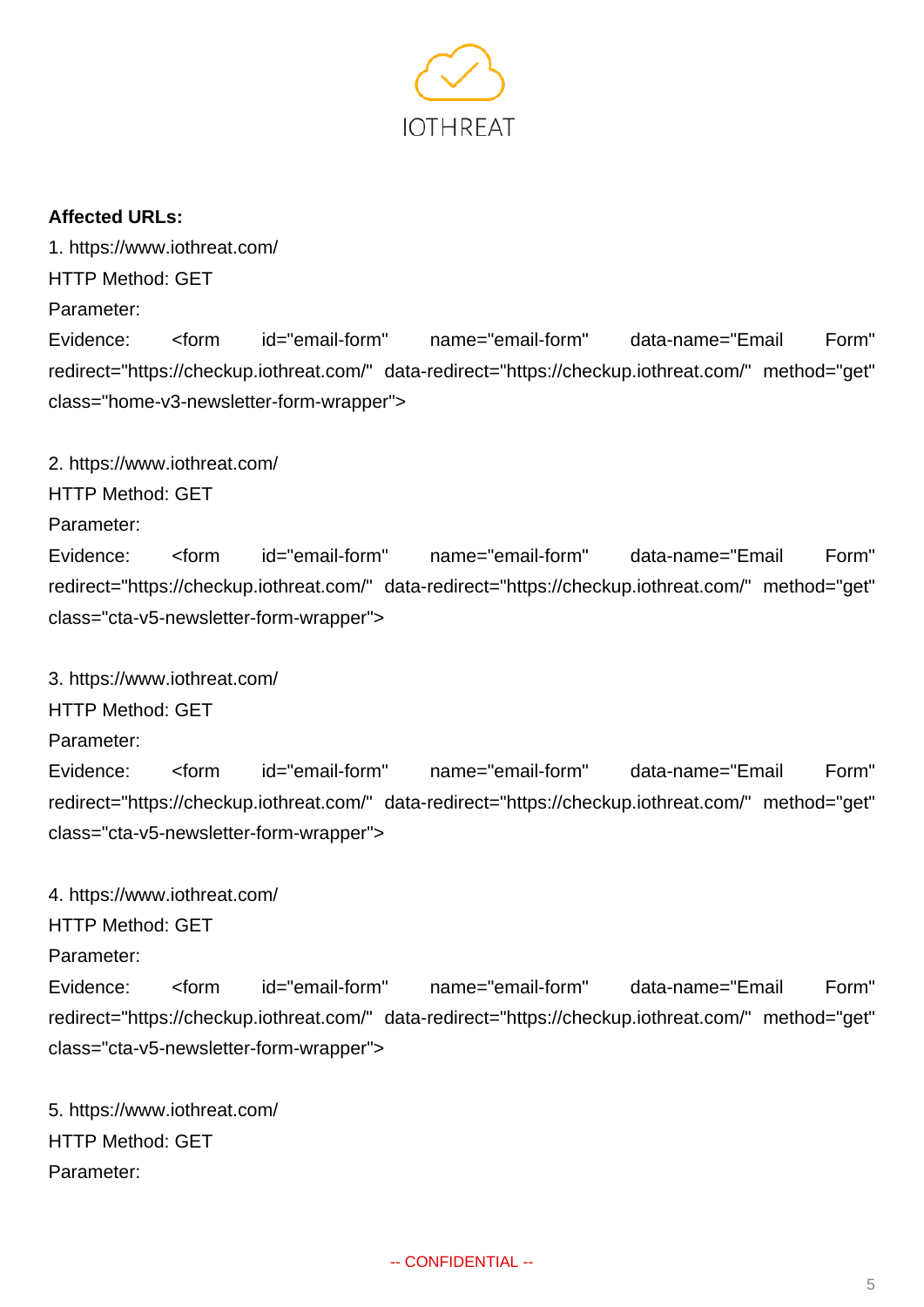

Evidence: <form id="email-form" name="email-form" data-name="Email Form" redirect="https://checkup.iothreat.com/" data-redirect="https://checkup.iothreat.com/" method="get" class="cta-v5-newsletter-form-wrapper">

6. https://www.iothreat.com/ HTTP Method: GET Parameter: Evidence: <form id="email-form" name="email-form" data-name="Email Form" redirect="https://checkup.iothreat.com/" data-redirect="https://checkup.iothreat.com/" method="get" class="fotter-newsletter-form-wrapper">

## **3. Cross-Domain JavaScript Source File Inclusion**

#### **Severity:**

Low

#### **Description:**

The page includes one or more script files from a third-party domain.

#### **Mitigation:**

Ensure JavaScript source files are loaded from only trusted sources, and the sources can't be controlled by end users of the application.

#### **Affected URLs:**

1. https://www.iothreat.com/ HTTP Method: GET Parameter: //cdnjs.cloudflare.com/ajax/libs/placeholders/3.0.2/placeholders.min.js Evidence: </script://www.assett.com/inducer/series/series/series/series/series/series/series/series/ src="//cdnjs.cloudflare.com/ajax/libs/placeholders/3.0.2/placeholders.min.js"></script>

2. https://www.iothreat.com/ HTTP Method: GET Parameter: https://cdnjs.cloudflare.com/ajax/libs/html5shiv/3.7.3/html5shiv.min.js Evidence: <script src="https://cdnjs.cloudflare.com/ajax/libs/html5shiv/3.7.3/html5shiv.min.js"

#### -- CONFIDENTIAL --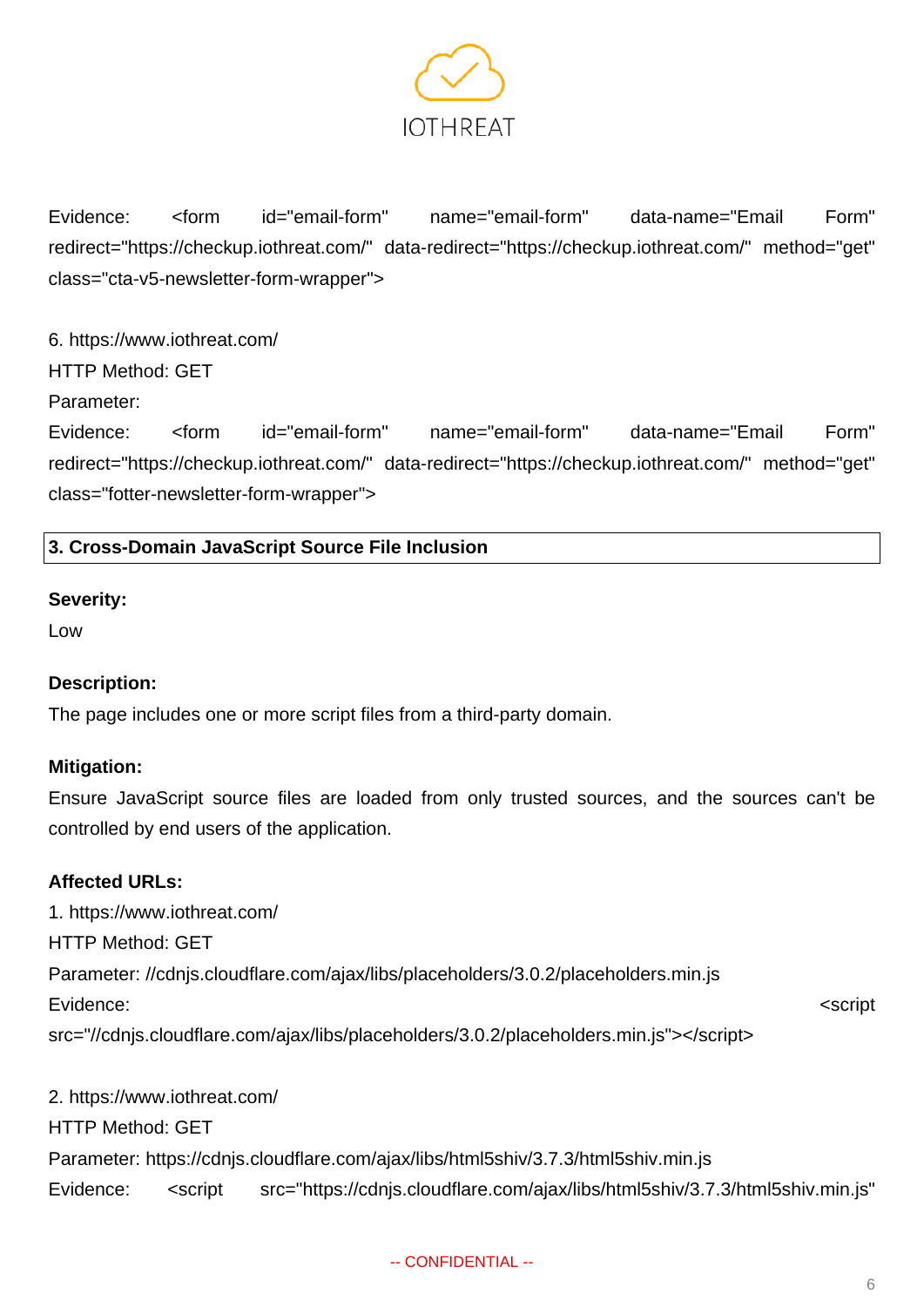

type="text/javascript"></script>

3. https://www.iothreat.com/ HTTP Method: GET Parameter: https://uploads-ssl.webflow.com/60f4ba9be544e212f137162f/js/webflow.bf12808f6.js Evidence: </script://www.assett.com/inducer/series/series/series/series/series/series/series/series/ src="https://uploads-ssl.webflow.com/60f4ba9be544e212f137162f/js/webflow.bf12808f6.js" type="text/javascript"></script> 4. https://www.iothreat.com/ HTTP Method: GET Parameter: https://www.googletagmanager.com/gtag/js?id=G-WF2QDYMLZ4 Evidence: <script async src="https://www.googletagmanager.com/gtag/js?id=G-WF2QDYMLZ4"></script> 5. https://www.iothreat.com/about HTTP Method: GET Parameter: //cdnjs.cloudflare.com/ajax/libs/placeholders/3.0.2/placeholders.min.js Evidence: <script src="//cdnjs.cloudflare.com/ajax/libs/placeholders/3.0.2/placeholders.min.js"></script> 6. https://www.iothreat.com/about HTTP Method: GET Parameter: https://cdnjs.cloudflare.com/ajax/libs/html5shiv/3.7.3/html5shiv.min.js Evidence: <script src="https://cdnjs.cloudflare.com/ajax/libs/html5shiv/3.7.3/html5shiv.min.js" type="text/javascript"></script> 7. https://www.iothreat.com/about HTTP Method: GET Parameter: https://uploads-ssl.webflow.com/60f4ba9be544e212f137162f/js/webflow.bf12808f6.js

Evidence: <script

src="https://uploads-ssl.webflow.com/60f4ba9be544e212f137162f/js/webflow.bf12808f6.js"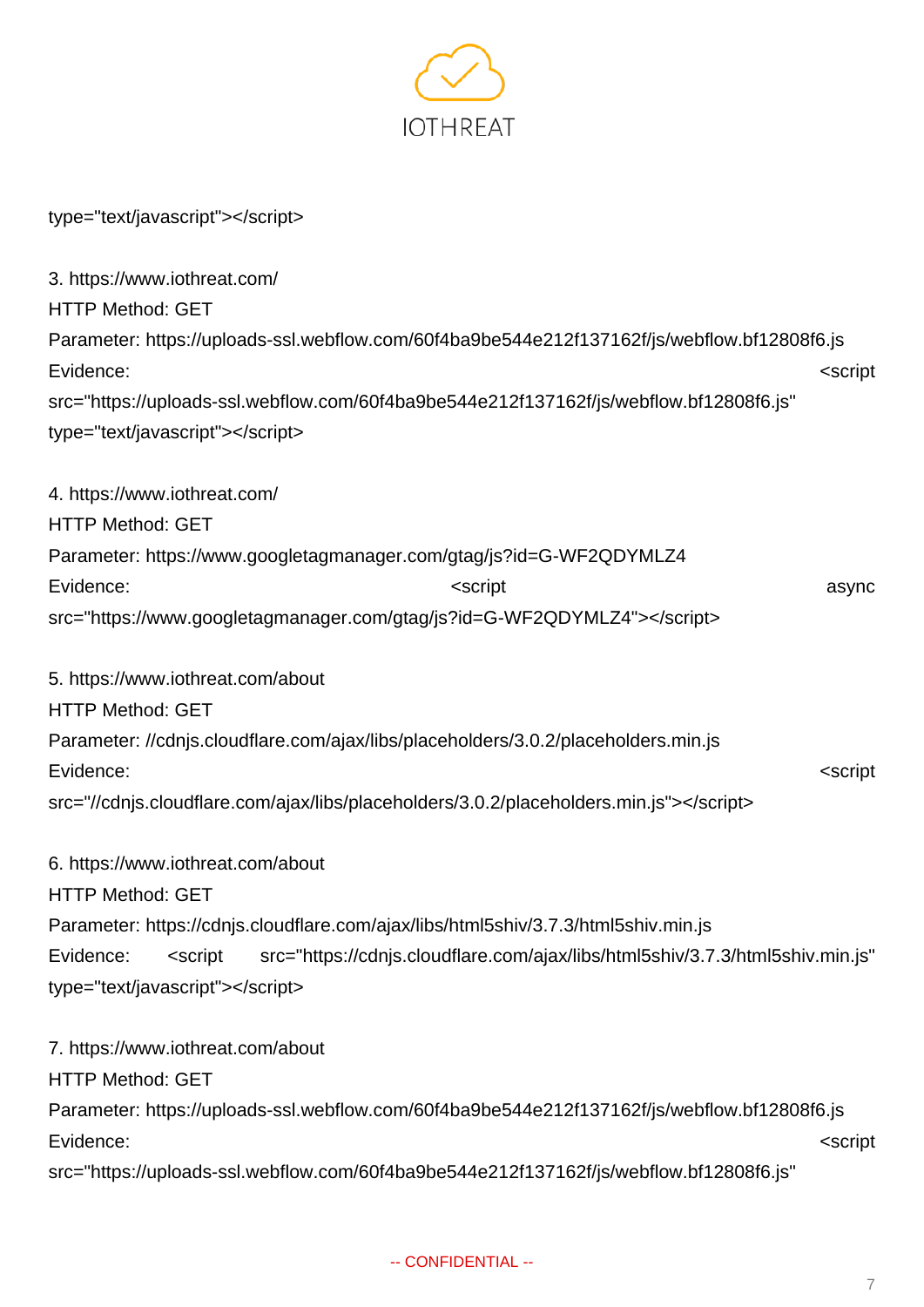

type="text/javascript"></script>

8. https://www.iothreat.com/about HTTP Method: GET Parameter: https://www.googletagmanager.com/gtag/js?id=G-WF2QDYMLZ4 Evidence: and a synchronic service of  $\sim$  seript  $\sim$  asynchronic service asynchronic asynchronic service asynchronic service  $\sim$  asynchronic service asynchronic service asynchronic service service service service servic src="https://www.googletagmanager.com/gtag/js?id=G-WF2QDYMLZ4"></script>

**4. Incomplete or No Cache-control Header Set**

#### **Severity:**

Low

#### **Description:**

The cache-control header has not been set properly or is missing, allowing the browser and proxies to cache content.

#### **Mitigation:**

Whenever possible ensure the cache-control HTTP header is set with no-cache, no-store, must-revalidate.

#### **Affected URLs:**

1. https://www.iothreat.com/ HTTP Method: GET Parameter: Cache-Control Evidence:

2. https://www.iothreat.com/?Email-2=foo-bar%40example.com HTTP Method: GET Parameter: Cache-Control Evidence:

3. https://www.iothreat.com/about HTTP Method: GET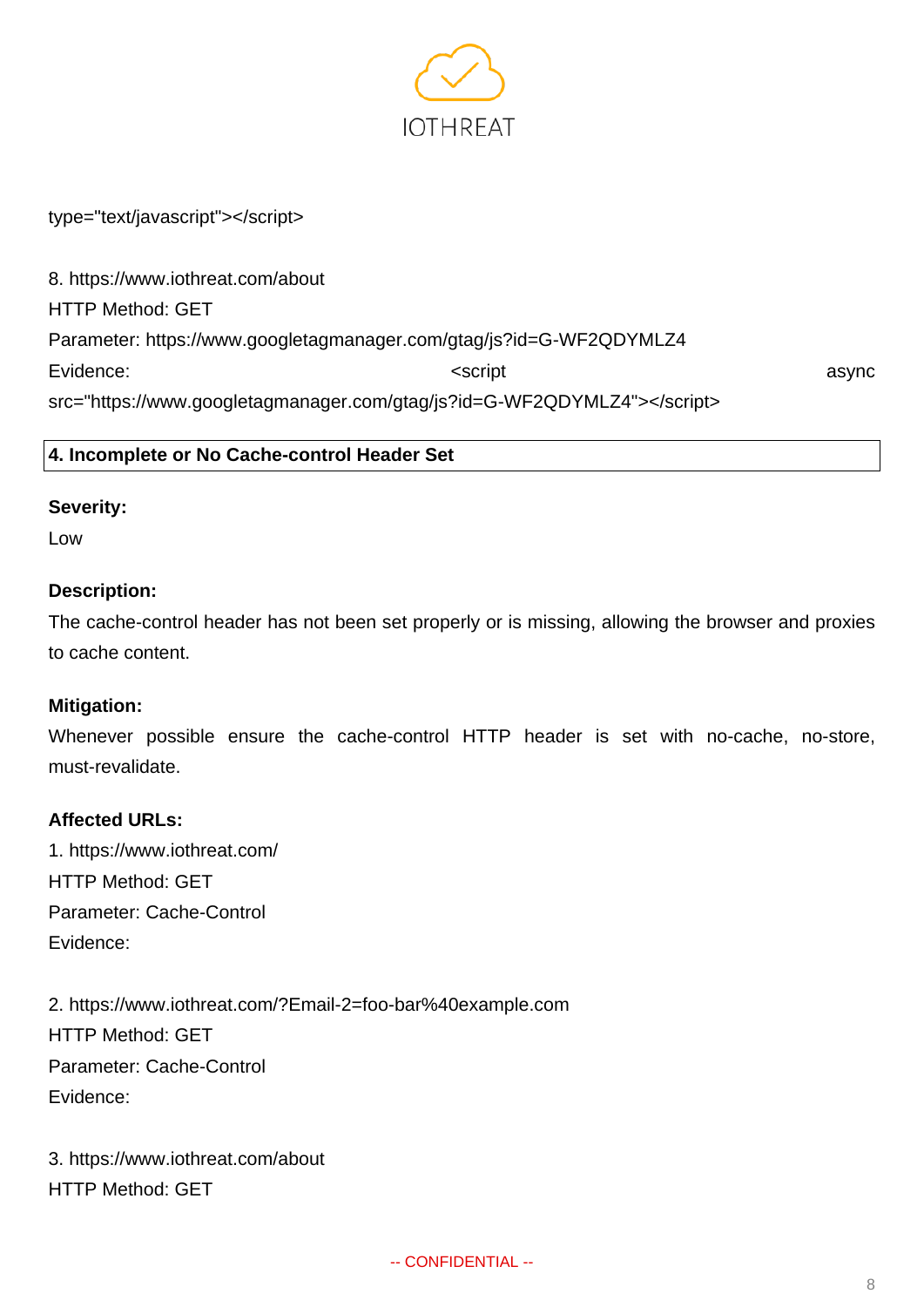

Parameter: Cache-Control Evidence:

4. https://www.iothreat.com/blog HTTP Method: GET Parameter: Cache-Control Evidence:

5. https://www.iothreat.com/contact HTTP Method: GET Parameter: Cache-Control Evidence:

6. https://www.iothreat.com/pricing HTTP Method: GET Parameter: Cache-Control Evidence:

7. https://www.iothreat.com/robots.txt HTTP Method: GET Parameter: Cache-Control Evidence:

8. https://www.iothreat.com/sitemap.xml HTTP Method: GET Parameter: Cache-Control Evidence:

9. https://www.iothreat.com/utility-pages/privacy-policy HTTP Method: GET Parameter: Cache-Control Evidence: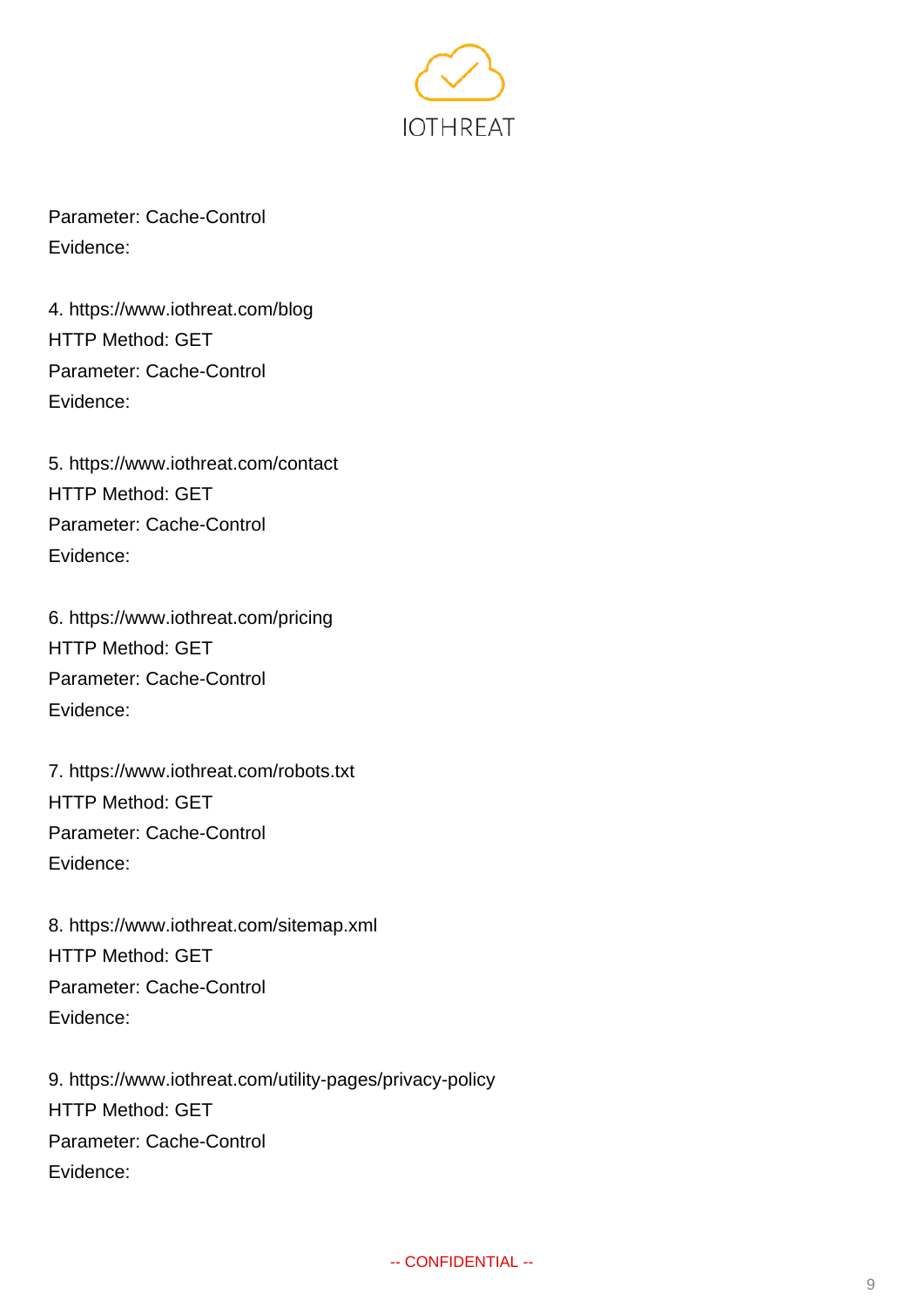

10. https://www.iothreat.com/utility-pages/sign-in HTTP Method: GET Parameter: Cache-Control Evidence:

11. https://www.iothreat.com/utility-pages/terms-conditions HTTP Method: GET Parameter: Cache-Control Evidence:

## **5. Private IP Disclosure**

#### **Severity:**

Low

#### **Description:**

A private IP (such as 10.x.x.x, 172.x.x.x, 192.168.x.x) or an Amazon EC2 private hostname (for example, ip-10-0-56-78) has been found in the HTTP response body. This information might be helpful for further attacks targeting internal systems.

#### **Mitigation:**

Remove the private IP address from the HTTP response body. For comments, use JSP/ASP/PHP comment instead of HTML/JavaScript comment which can be seen by client browsers.

#### **Affected URLs:**

1. https://www.iothreat.com/blog-category/vulnerabilities HTTP Method: GET Parameter: Evidence: ip-10-0-56-78

2. https://www.iothreat.com/blog-category/vulnerabilities?email-2=foo-bar%40example.com HTTP Method: GET Parameter: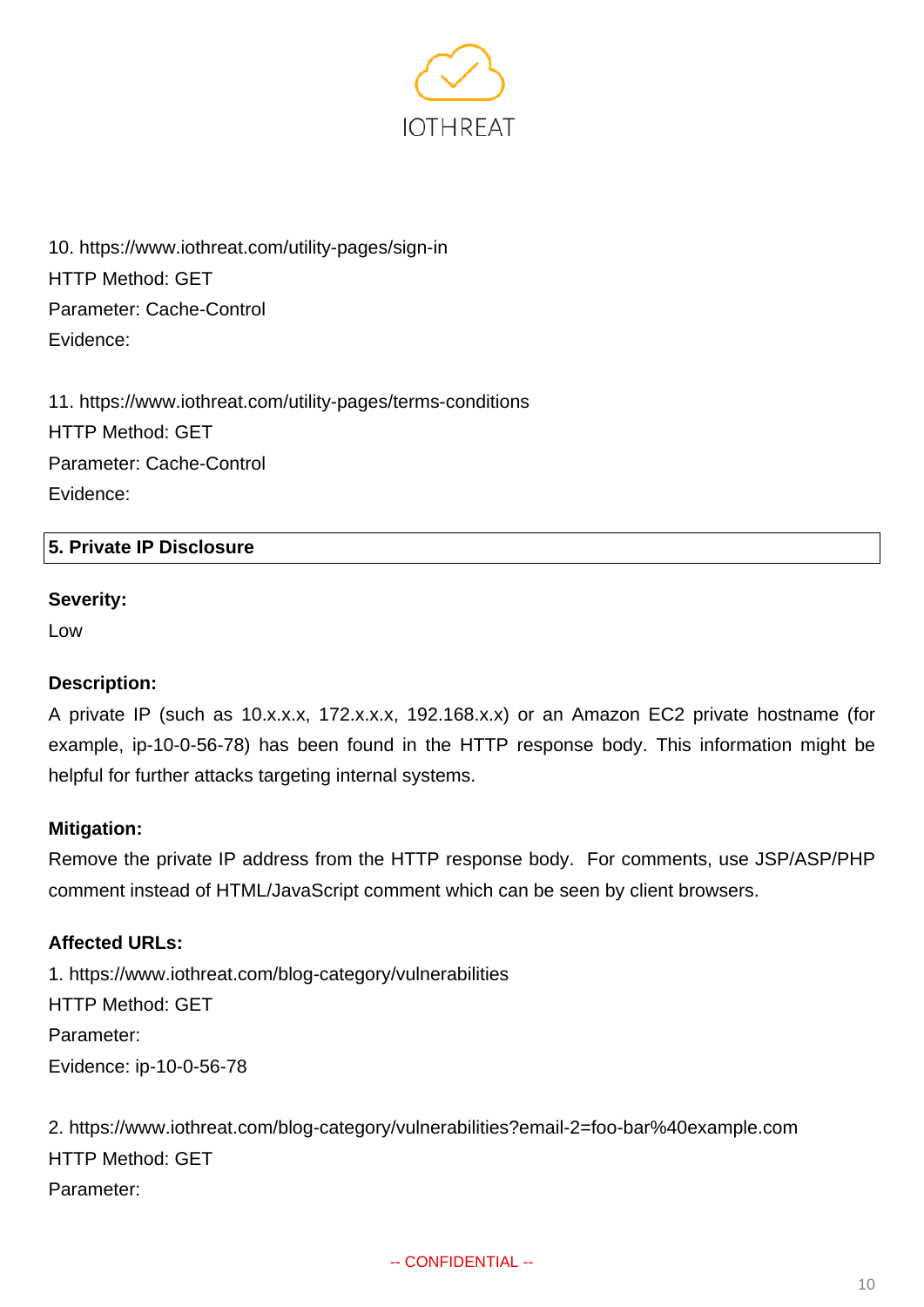

Evidence: ip-10-0-56-78

3. https://www.iothreat.com/blog-category/vulnerabilities?email=foo-bar%40example.com HTTP Method: GET Parameter: Evidence: ip-10-0-56-78

4.

https://www.iothreat.com/blog-category/vulnerabilities?email=foo-bar%40example.com&email-2=foo -bar%40example.com HTTP Method: GET Parameter: Evidence: ip-10-0-56-78

5. https://www.iothreat.com/blog/private-ip-disclosure HTTP Method: GET Parameter: Evidence: ip-10-0-56-78

6. https://www.iothreat.com/blog/private-ip-disclosure?email-2=foo-bar%40example.com HTTP Method: GET Parameter: Evidence: ip-10-0-56-78

7. https://www.iothreat.com/blog/private-ip-disclosure?email=foo-bar%40example.com HTTP Method: GET Parameter: Evidence: ip-10-0-56-78

## 8.

https://www.iothreat.com/blog/private-ip-disclosure?email=foo-bar%40example.com&email-2=foo-ba r%40example.com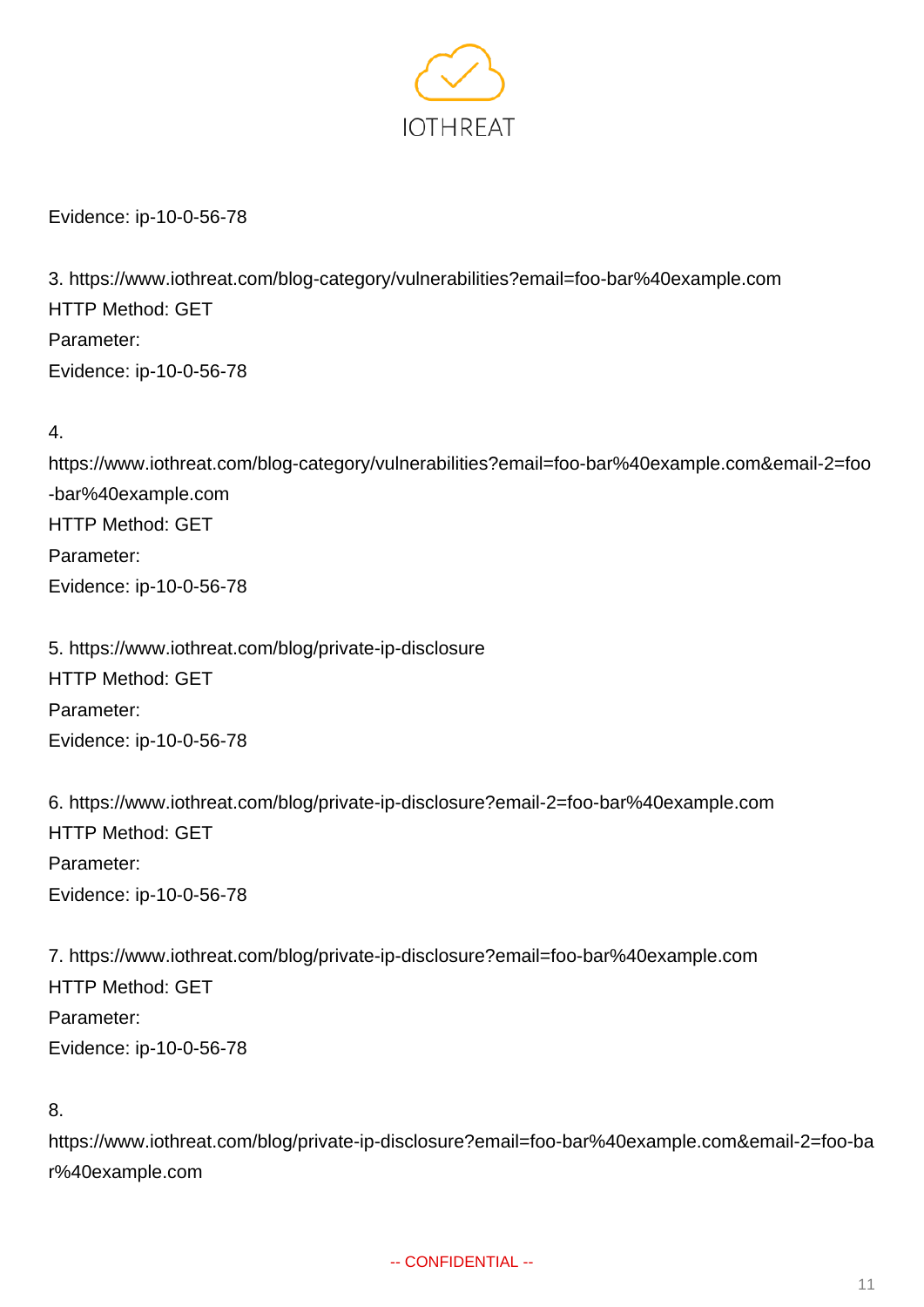

HTTP Method: GET Parameter: Evidence: ip-10-0-56-78

## **6. Strict-Transport-Security Header Not Set**

## **Severity:**

Low

## **Description:**

HTTP Strict Transport Security (HSTS) is a web security policy mechanism whereby a web server declares that complying user agents (such as a web browser) are to interact with it using only secure HTTPS connections (i.e. HTTP layered over TLS/SSL). HSTS is an IETF standards track protocol and is specified in RFC 6797.

## **Mitigation:**

Ensure that your web server, application server, load balancer, etc. is configured to enforce Strict-Transport-Security.

## **Affected URLs:**

1. https://www.iothreat.com/ HTTP Method: GET Parameter: Evidence:

2. https://www.iothreat.com/?Email-2=foo-bar%40example.com HTTP Method: GET Parameter: Evidence:

3. https://www.iothreat.com/about HTTP Method: GET Parameter: Evidence: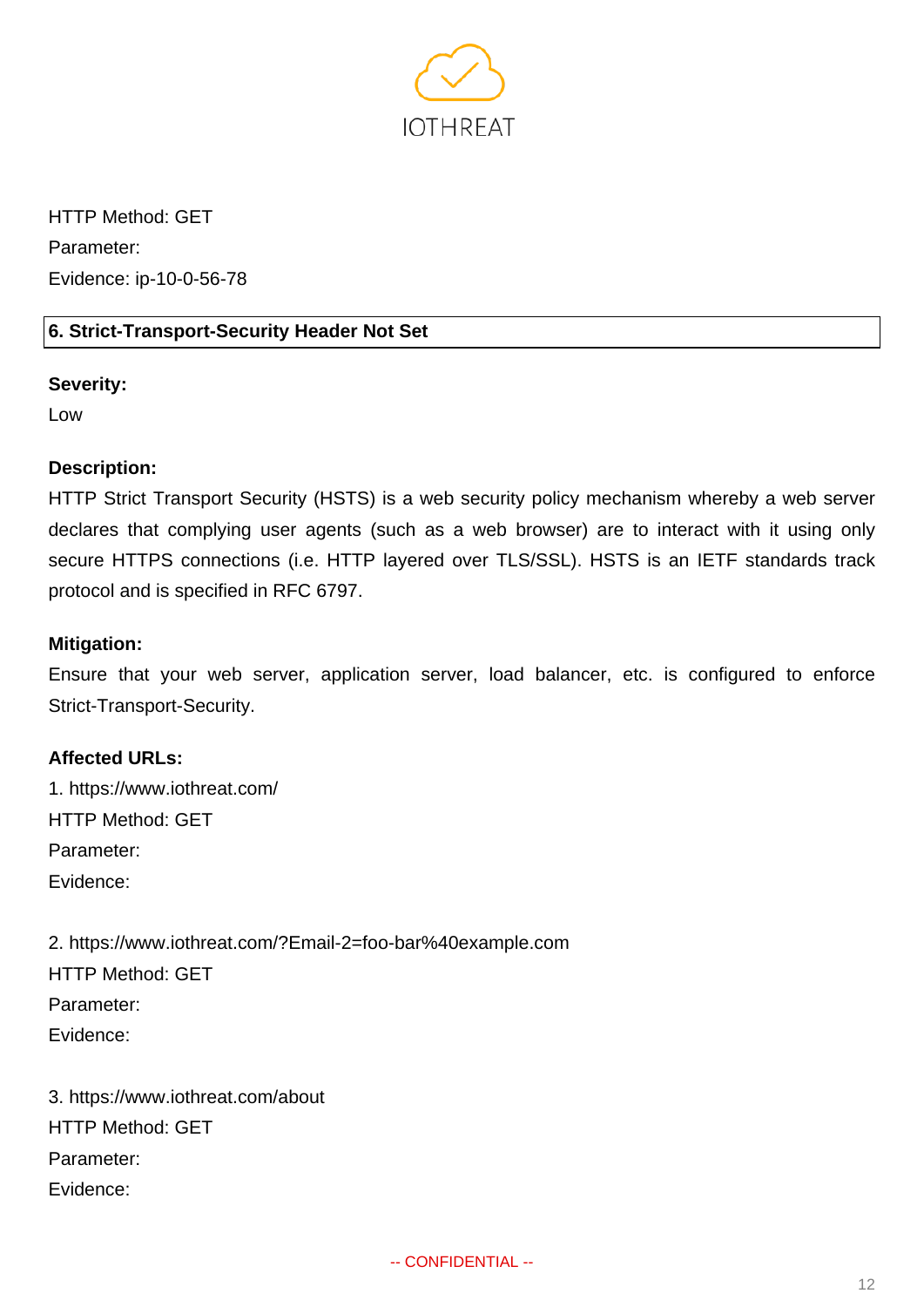

4. https://www.iothreat.com/blog HTTP Method: GET Parameter: Evidence:

5. https://www.iothreat.com/contact HTTP Method: GET Parameter: Evidence:

6. https://www.iothreat.com/pricing HTTP Method: GET Parameter: Evidence:

7. https://www.iothreat.com/robots.txt HTTP Method: GET Parameter: Evidence:

8. https://www.iothreat.com/sitemap.xml HTTP Method: GET Parameter: Evidence:

9. https://www.iothreat.com/utility-pages/privacy-policy HTTP Method: GET Parameter: Evidence:

10. https://www.iothreat.com/utility-pages/sign-in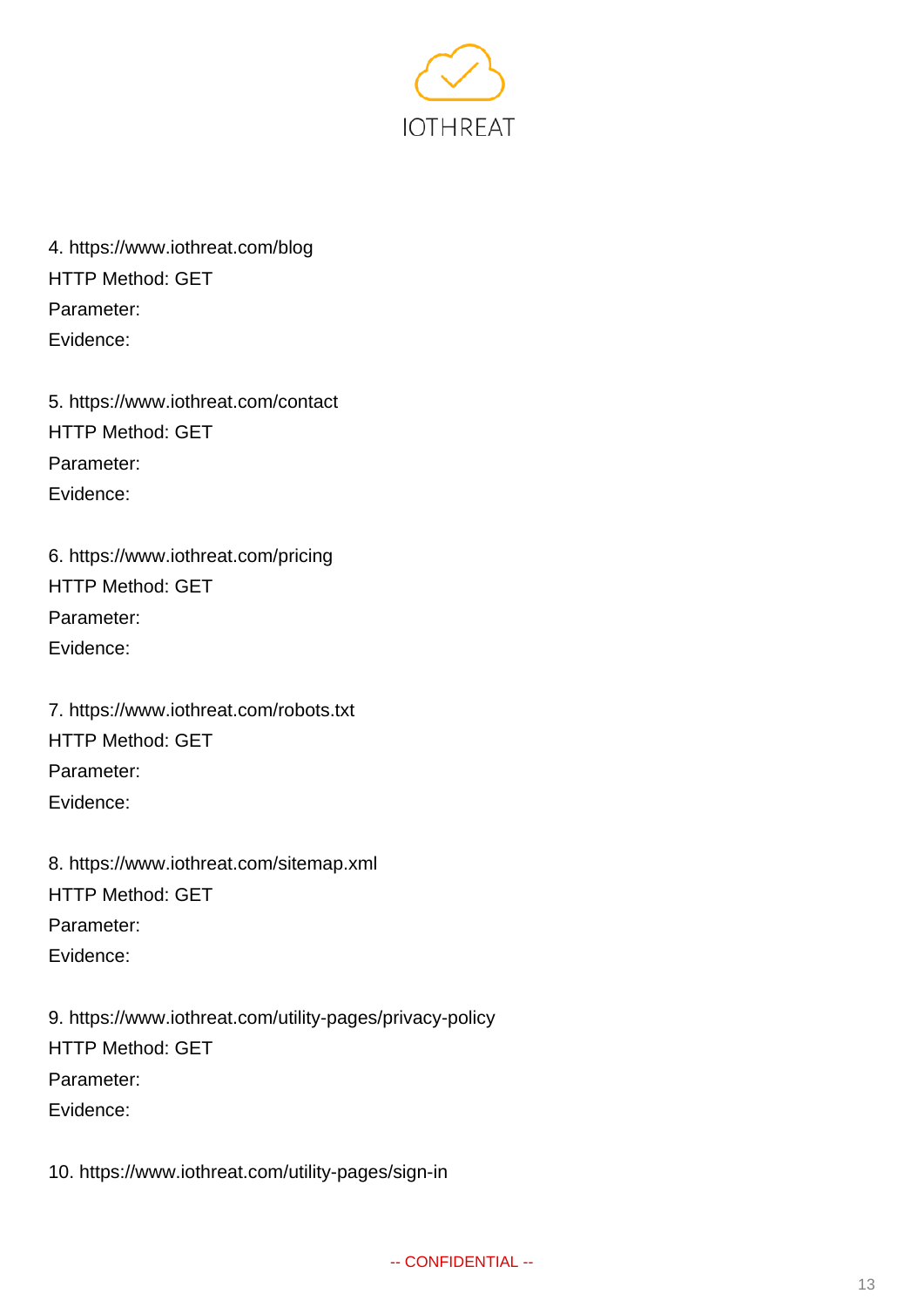

HTTP Method: GET Parameter: Evidence:

11. https://www.iothreat.com/utility-pages/terms-conditions HTTP Method: GET Parameter: Evidence:

## **7. Timestamp Disclosure - Unix**

#### **Severity:**

Low

#### **Description:**

A timestamp was disclosed by the application/web server - Unix

#### **Mitigation:**

Manually confirm that the timestamp data is not sensitive, and that the data cannot be aggregated to disclose exploitable patterns.

## **Affected URLs:**

1. https://www.iothreat.com/blog/content-type-header-missing?email-2=foo-bar%40example.com HTTP Method: GET Parameter: Evidence: 25293479

2.

https://www.iothreat.com/blog/cookie-poisoning?email=foo-bar%40example.com&email-2=foo-bar% 40example.com HTTP Method: GET Parameter: Evidence: 46928719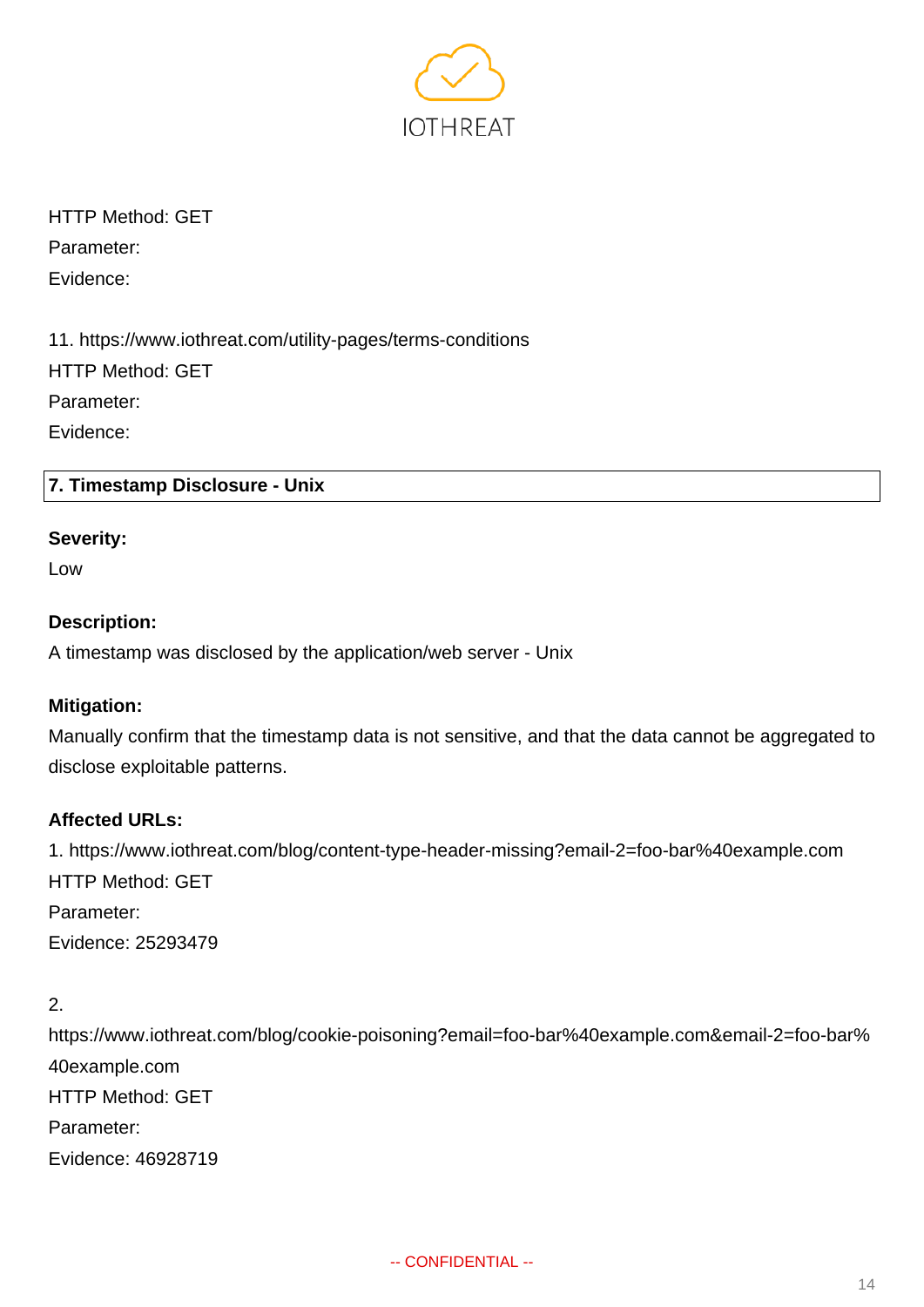

3.

https://www.iothreat.com/blog/information-disclosure-debug-error-messages?email-2=foo-bar%40ex ample.com HTTP Method: GET Parameter: Evidence: 67030049

4.

https://www.iothreat.com/blog/remote-file-inclusion?email=foo-bar%40example.com&email-2=foo-ba r%40example.com HTTP Method: GET Parameter: Evidence: 70486563

5. https://www.iothreat.com/blog/source-code-disclosure-git?email=foo-bar%40example.com HTTP Method: GET Parameter: Evidence: 90422217

6. https://www.iothreat.com/blog/user-controllable-charset?email-2=foo-bar%40example.com HTTP Method: GET Parameter: Evidence: 74667063

7. https://www.iothreat.com/blog/viewstate-without-mac-signature-sure HTTP Method: GET Parameter: Evidence: 50486154

8. https://www.iothreat.com/blog?8421f9e3\_page=3&email=foo-bar%40example.com HTTP Method: GET Parameter: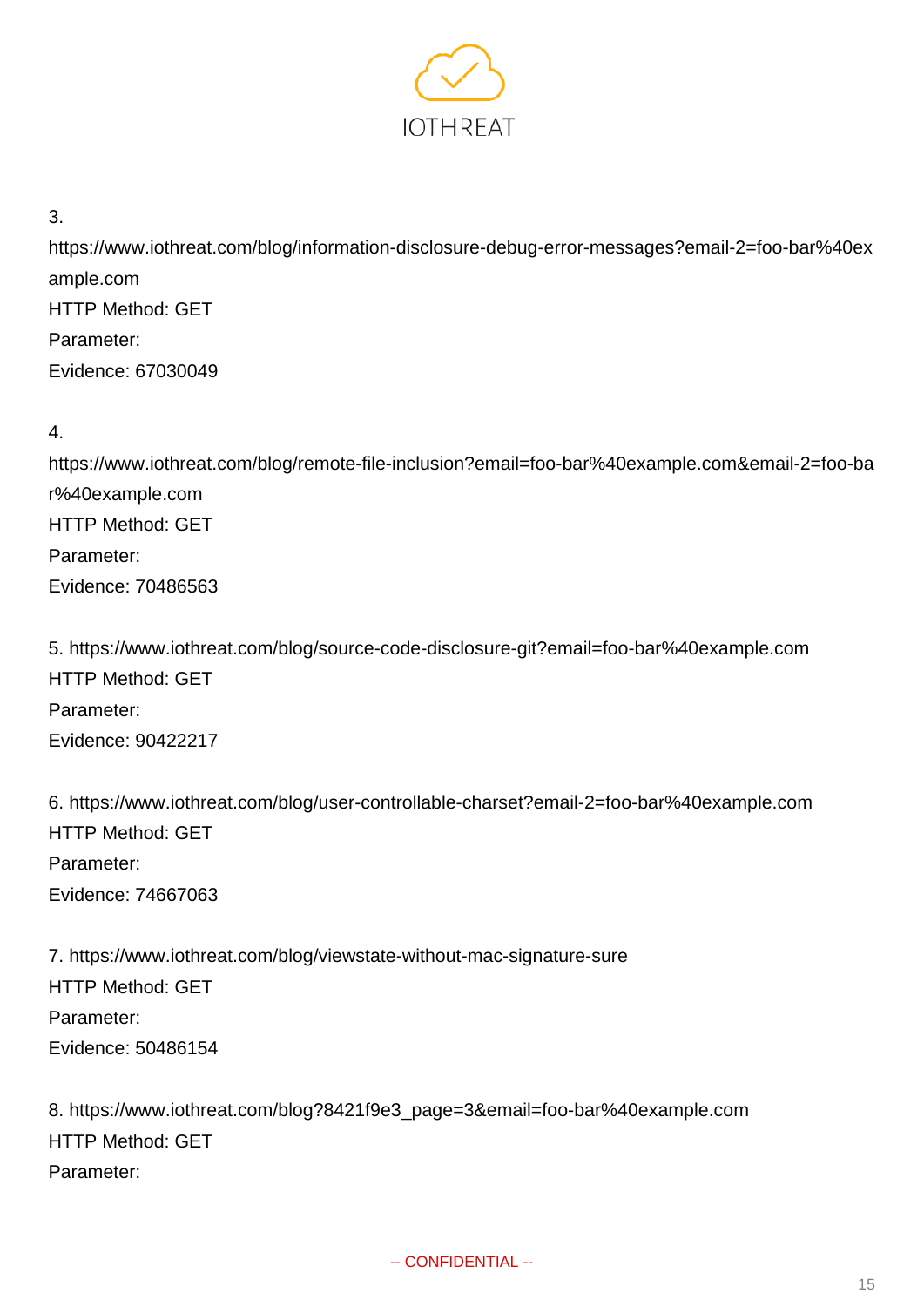

Evidence: 03292826

9. https://www.iothreat.com/careers?email-2=foo-bar%40example.com HTTP Method: GET Parameter: Evidence: 20619514

10.

https://www.iothreat.com/category/monthly?email=foo-bar%40example.com&email-2=foo-bar%40ex ample.com HTTP Method: GET Parameter: Evidence: 98152223

11.

https://www.iothreat.com/pricing?email=foo-bar%40example.com&email-2=foo-bar%40example.co m HTTP Method: GET Parameter: Evidence: 72839294

## **8. X-Content-Type-Options Header Missing**

#### **Severity:**

Low

## **Description:**

The Anti-MIME-Sniffing header X-Content-Type-Options was not set to 'nosniff'. This allows older versions of Internet Explorer and Chrome to perform MIME-sniffing on the response body, potentially causing the response body to be interpreted and displayed as a content type other than the declared content type. Current (early 2014) and legacy versions of Firefox will use the declared content type (if one is set), rather than performing MIME-sniffing.

## **Mitigation:**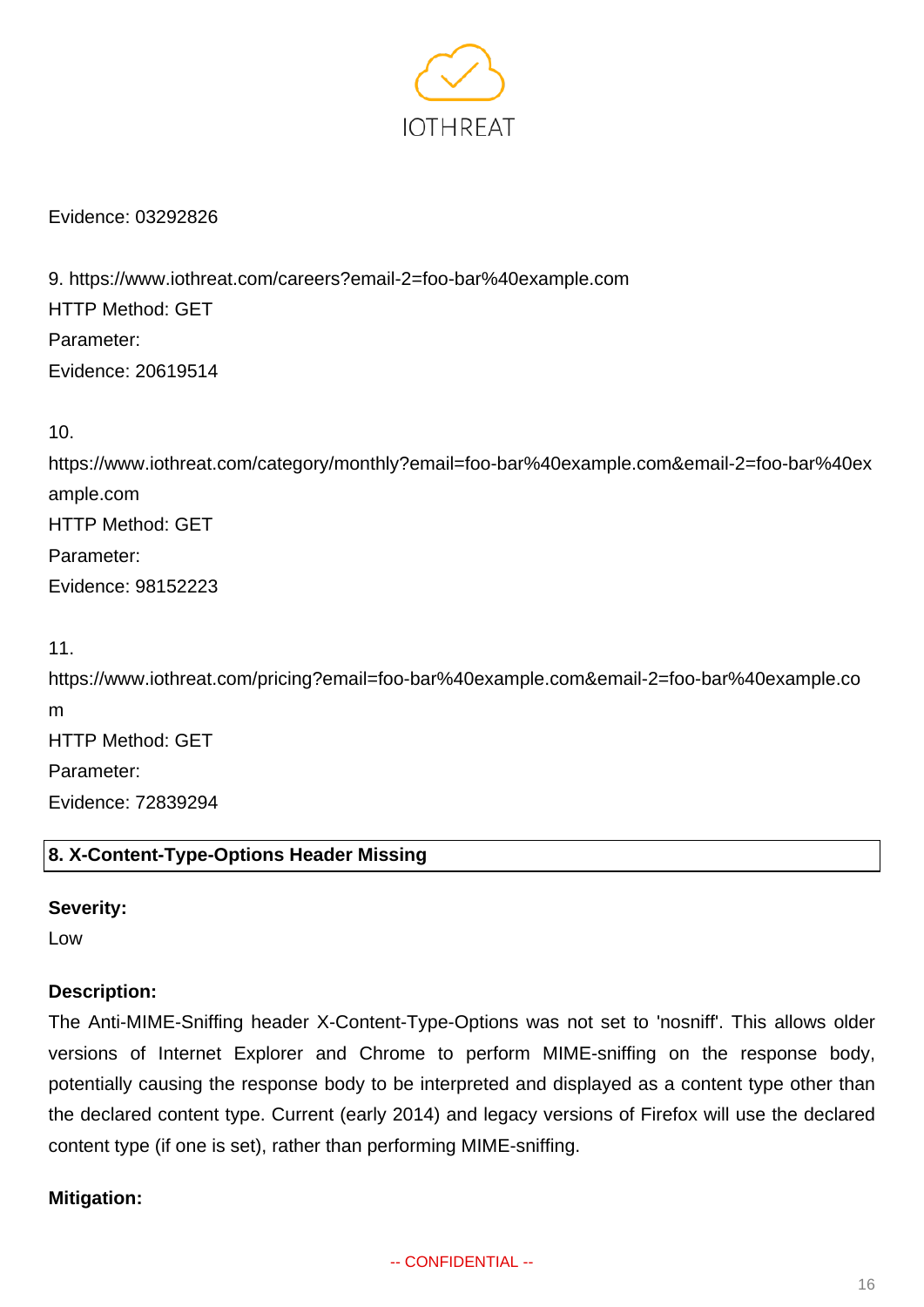

Ensure that the application/web server sets the Content-Type header appropriately, and that it sets the X-Content-Type-Options header to 'nosniff' for all web pages.If possible, ensure that the end user uses a standards-compliant and modern web browser that does not perform MIME-sniffing at all, or that can be directed by the web application/web server to not perform MIME-sniffing.

## **Affected URLs:**

1. https://www.iothreat.com/ HTTP Method: GET Parameter: X-Content-Type-Options Evidence:

2. https://www.iothreat.com/?Email-2=foo-bar%40example.com HTTP Method: GET Parameter: X-Content-Type-Options Evidence:

3. https://www.iothreat.com/about HTTP Method: GET Parameter: X-Content-Type-Options Evidence:

4. https://www.iothreat.com/blog HTTP Method: GET Parameter: X-Content-Type-Options Evidence:

5. https://www.iothreat.com/contact HTTP Method: GET Parameter: X-Content-Type-Options Evidence:

6. https://www.iothreat.com/pricing HTTP Method: GET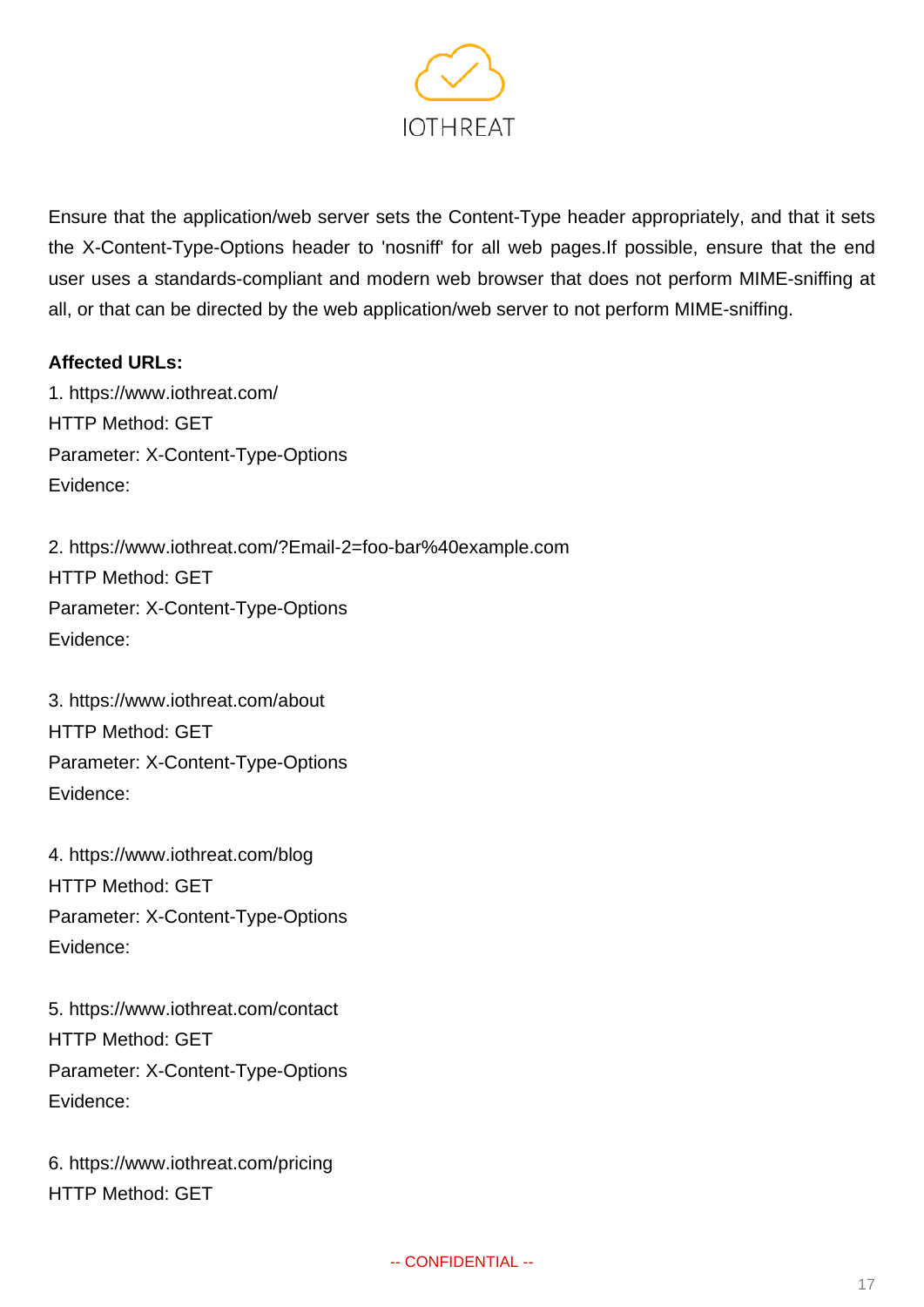

Parameter: X-Content-Type-Options Evidence:

7. https://www.iothreat.com/robots.txt HTTP Method: GET Parameter: X-Content-Type-Options Evidence:

8. https://www.iothreat.com/sitemap.xml HTTP Method: GET Parameter: X-Content-Type-Options Evidence:

9. https://www.iothreat.com/utility-pages/privacy-policy HTTP Method: GET Parameter: X-Content-Type-Options Evidence:

10. https://www.iothreat.com/utility-pages/sign-in HTTP Method: GET Parameter: X-Content-Type-Options Evidence:

11. https://www.iothreat.com/utility-pages/terms-conditions HTTP Method: GET Parameter: X-Content-Type-Options Evidence:

# **Compromised Accounts**

We have not detected any compromised accounts at this time.

As a security best practice, we recommend implementing a Password Manager to generate and maintain all login credentials, and also enabling Two-Step Verification across all online services to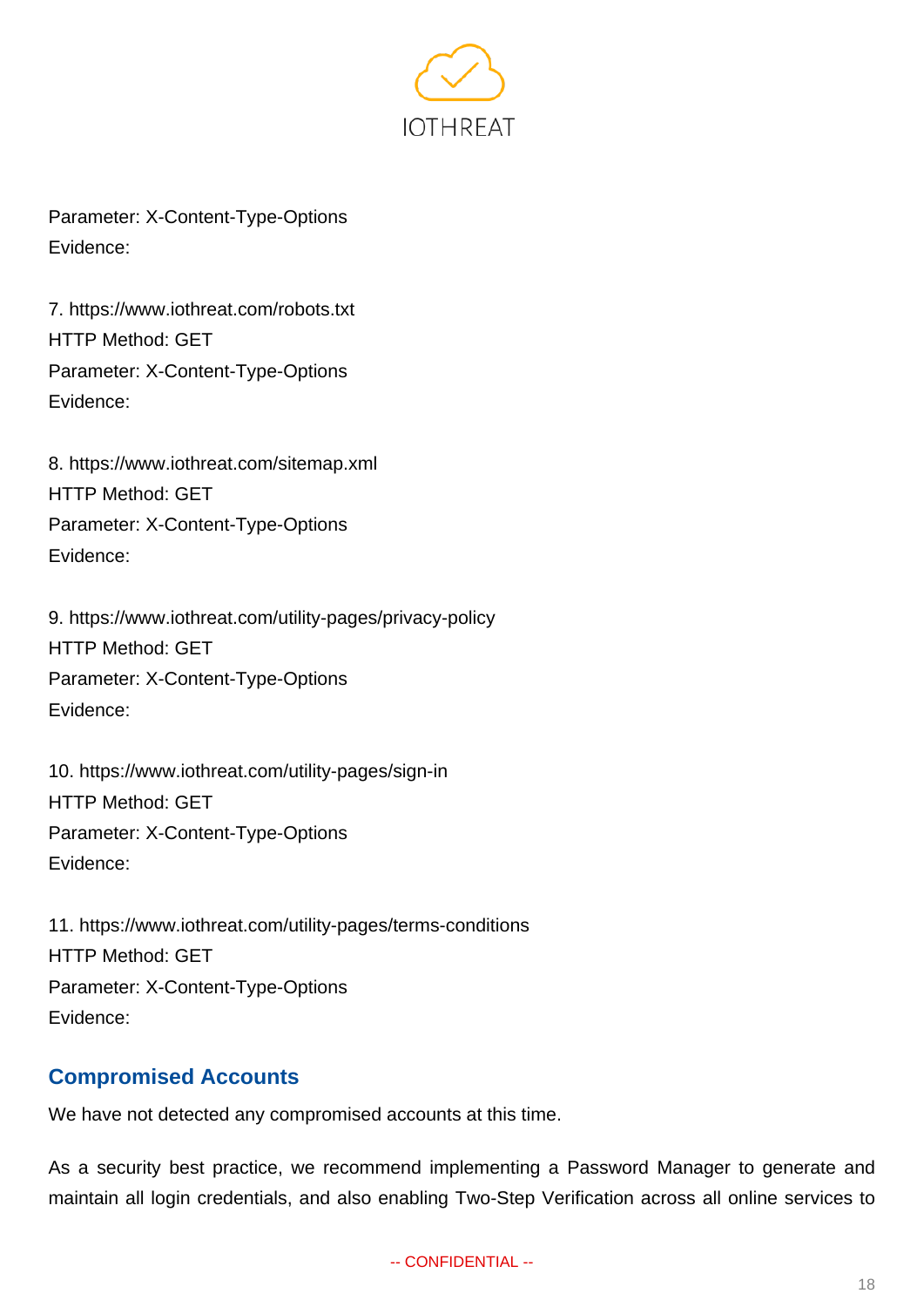

protect your accounts from Cybercriminals.

# **Open Ports and Services**

We have detected 2 open ports. Review the list of detected open ports, and consider closing any ports other than 80 (HTTP) and 443 (SSL).

#### **IP Address:**

75.2.70.75

## **Hostname:**

aacb0a264e514dd48.awsglobalaccelerator.com

This is the list of discovered open ports and services:

**1. Port: 80** Service: HTTP State: open Protocol: tcp Product: OpenResty web app server

**2. Port: 443** Service: SSL State: open Protocol: tcp Product: OpenResty web app server

# **Malware Detections**

## **Website**

We have not detected any malicious activity at this time.

Use an up-to-date malware scanner to check iothreat.com weekly.

#### **Registrar**

GoDaddy.com, LLC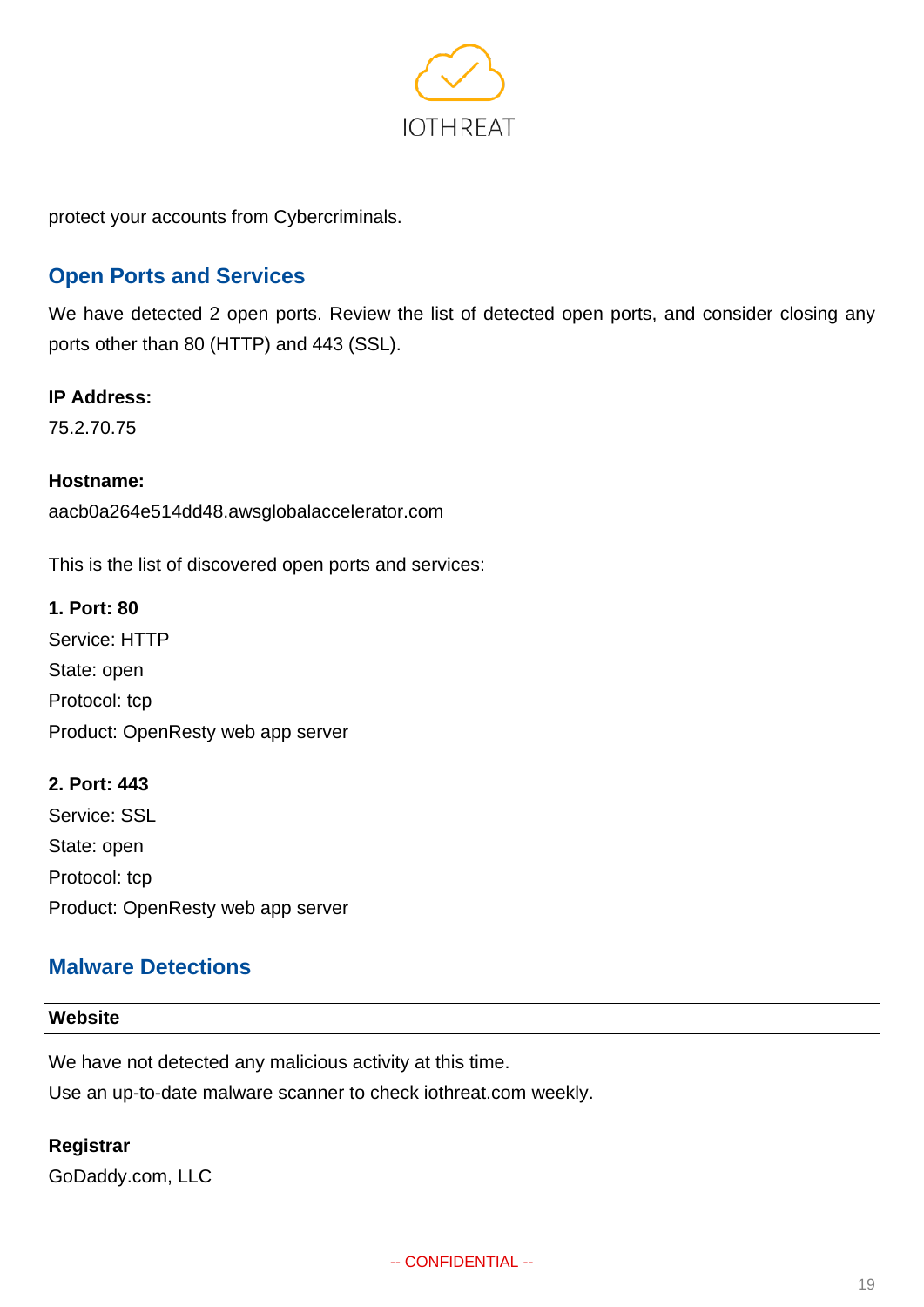

**Registration Date**

December 16, 2014

**Expiration Date** December 16, 2026

#### **Name Servers**

ns-1377.awsdns-44.org ns-1902.awsdns-45.co.uk ns-221.awsdns-27.com ns-857.awsdns-43.net

## **Hosting Server**

We have not detected any malicious activity at this time. Use an up-to-date malware scanner to check 75.2.70.75 weekly.

#### **IP Address**

75.2.70.75

#### **ISP**

AMAZON-02

#### **Country**

US

# **Email Security**

Monitor your email security configurations monthly to protect your customers from Phishing scams.

**MX**

No issues - well done!

## **Description:**

A mail exchanger record (MX record) specifies the mail servers responsible for accepting email messages on behalf of a domain name.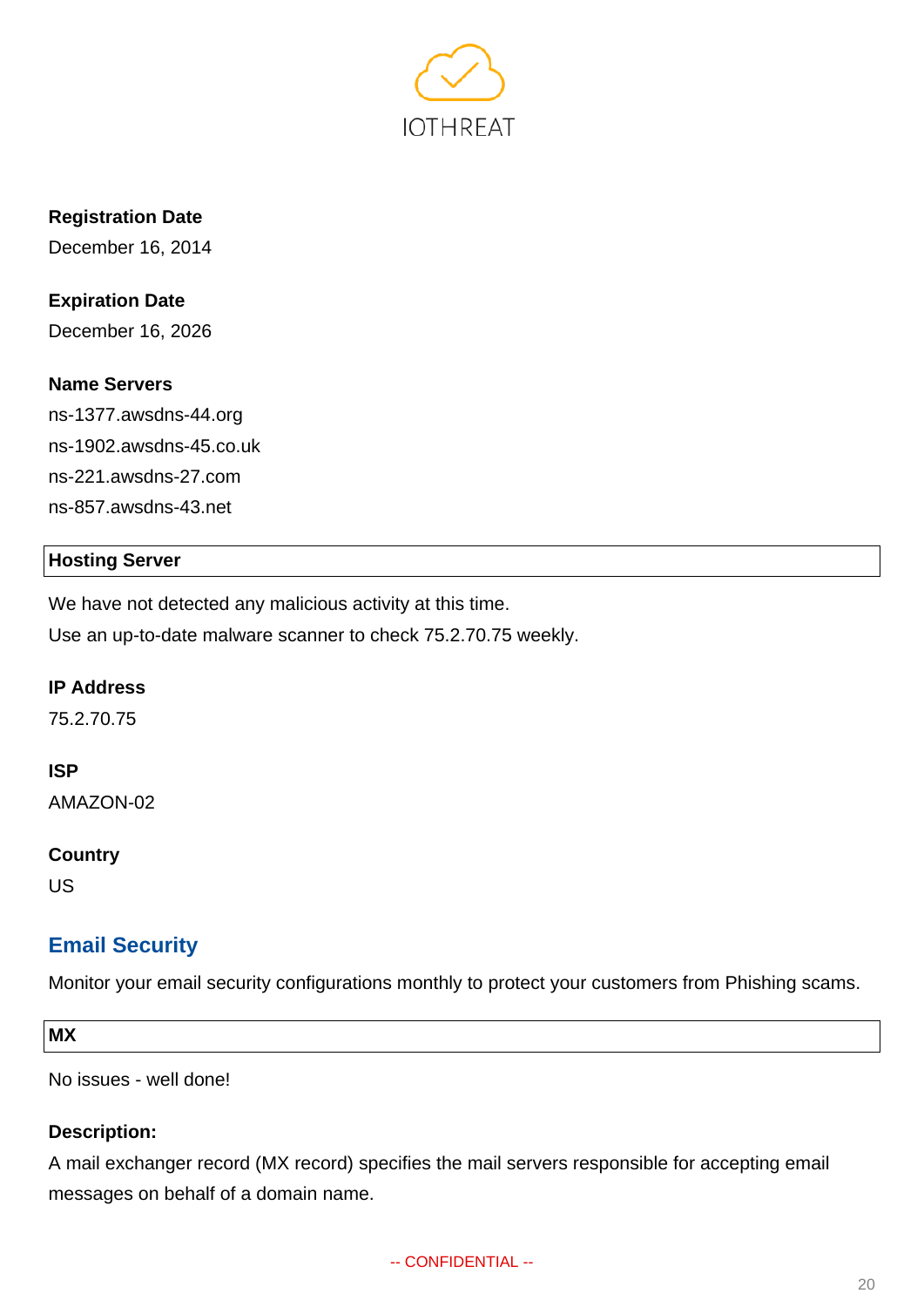

## **Details:**

alt1.aspmx.l.google.com alt2.aspmx.l.google.com alt3.aspmx.l.google.com alt4.aspmx.l.google.com aspmx.l.google.com

#### **SPF**

No issues - well done!

## **Description:**

Sender Policy Framework (SPF) lets the domain owner authorize IP addresses that are allowed to send email for the domain. Receiving servers can verify that messages appearing to come from a specific domain are sent from servers allowed by the domain owner.

#### **Details:**

v=spf1 include:\_spf.google.com -all

## **DMARC**

No issues - well done!

#### **Description:**

Domain-based Message Authentication, Reporting, and Conformance (DMARC) tells receiving mail servers what to do when they get a message that appears to be from your organization, but does not pass authentication checks, or does not meet the authentication requirements in your DMARC policy record. Messages that are not authenticated might be impersonating your organization, or might be sent from unauthorized servers.

#### **Details:**

v=DMARC1; p=reject

# **SSL Certificate**

We have detected one issue with your SSL configuration.